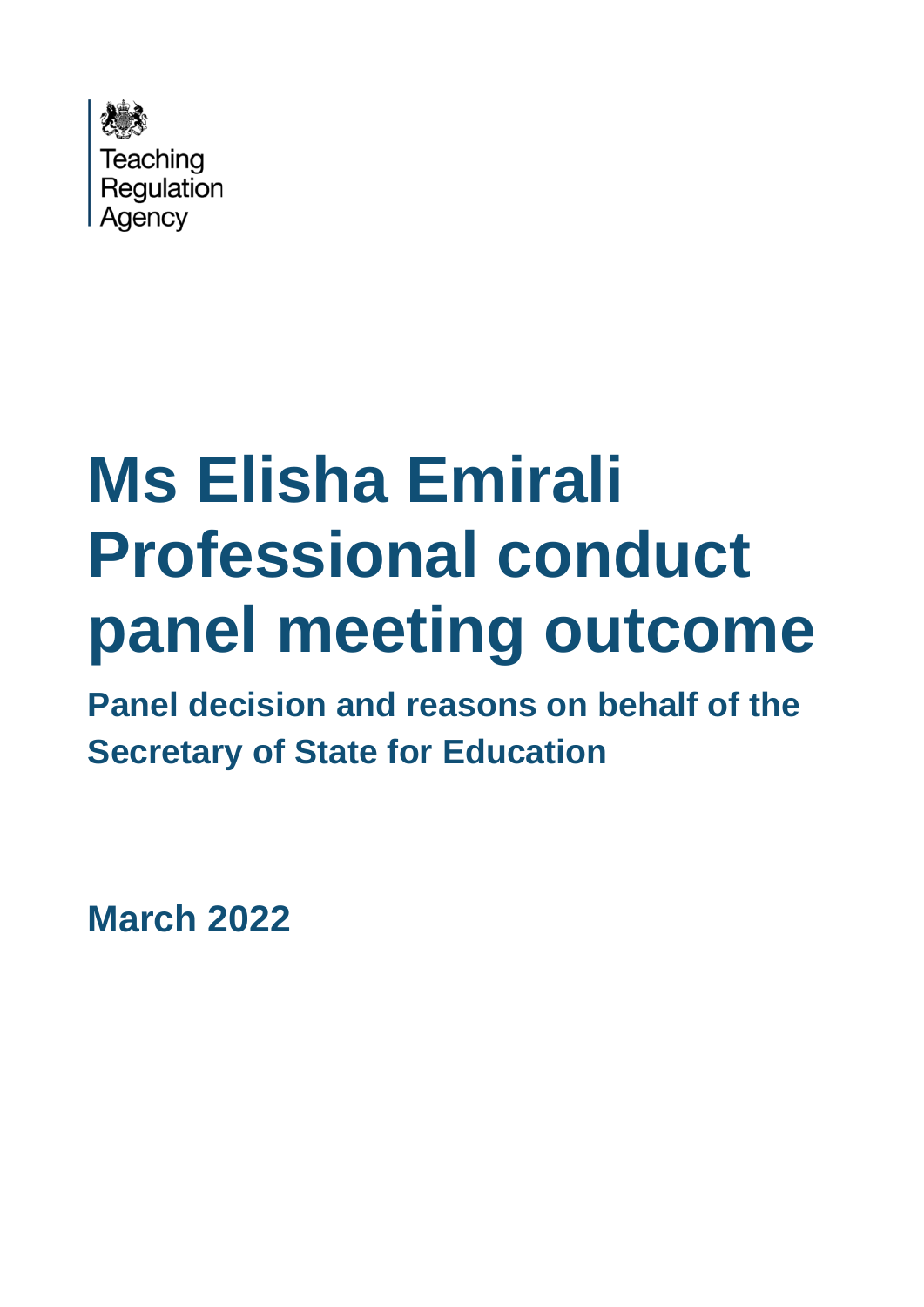# **Contents**

| Introduction                                             | 3              |
|----------------------------------------------------------|----------------|
| Allegations                                              | $\overline{4}$ |
| Preliminary applications                                 | $\overline{4}$ |
| Summary of evidence                                      | 4              |
| <b>Documents</b>                                         | $\overline{4}$ |
| Statement of agreed facts                                | 5              |
| Decision and reasons                                     | 5              |
| Findings of fact                                         | 6              |
| Panel's recommendation to the Secretary of State         | 11             |
| Decision and reasons on behalf of the Secretary of State | 13             |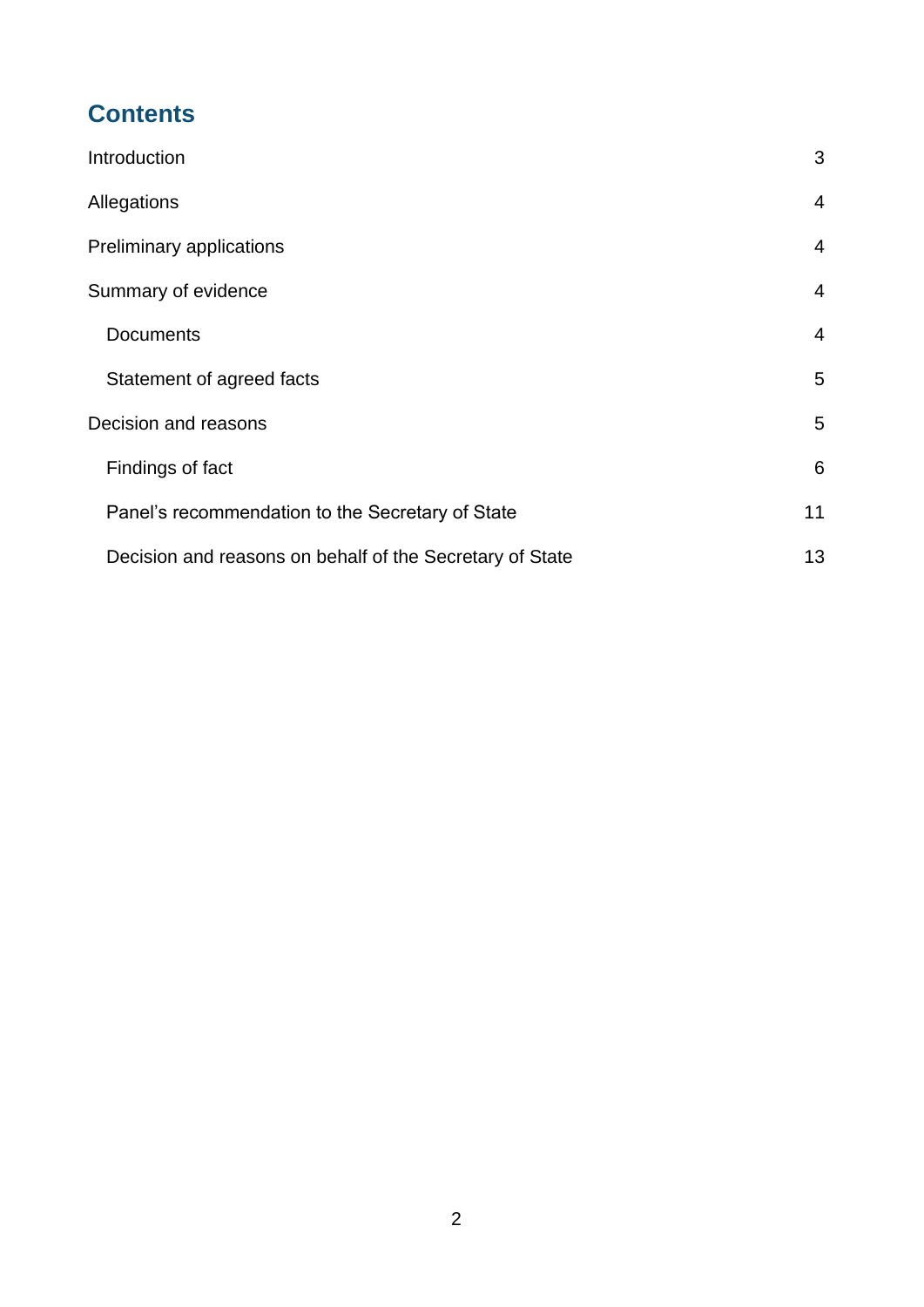**Professional conduct panel decision and recommendations, and decision on behalf of the Secretary of State**

| Teacher:                             | Ms Elisha Emirali                 |
|--------------------------------------|-----------------------------------|
| <b>TRA reference:</b>                | 19658                             |
| Date of determination: 14 March 2022 |                                   |
| <b>Former employer:</b>              | Oak View School, Loughton, Essex. |

## <span id="page-2-0"></span>**Introduction**

A professional conduct panel ("the panel") of the Teaching Regulation Agency ("the TRA") convened virtually on 14 March 2022, to consider the case of Ms Elisha Emirali.

The panel members were Mrs Kelly Thomas, lay panellist, in the chair, Mr Paul Hawkins. teacher panellist, and Mr Nigel Shock, lay panellist.

The legal adviser to the panel was Mr Matthew Corrie.

In advance of the meeting, after taking into consideration the public interest and the interests of justice, the TRA agreed to a request from Ms Emirali that the allegation be considered without a hearing. The panel considered the case at a meeting without the attendance of the presenting officer, Ms Emirali or any representative instructed on her behalf.

The meeting took place in private.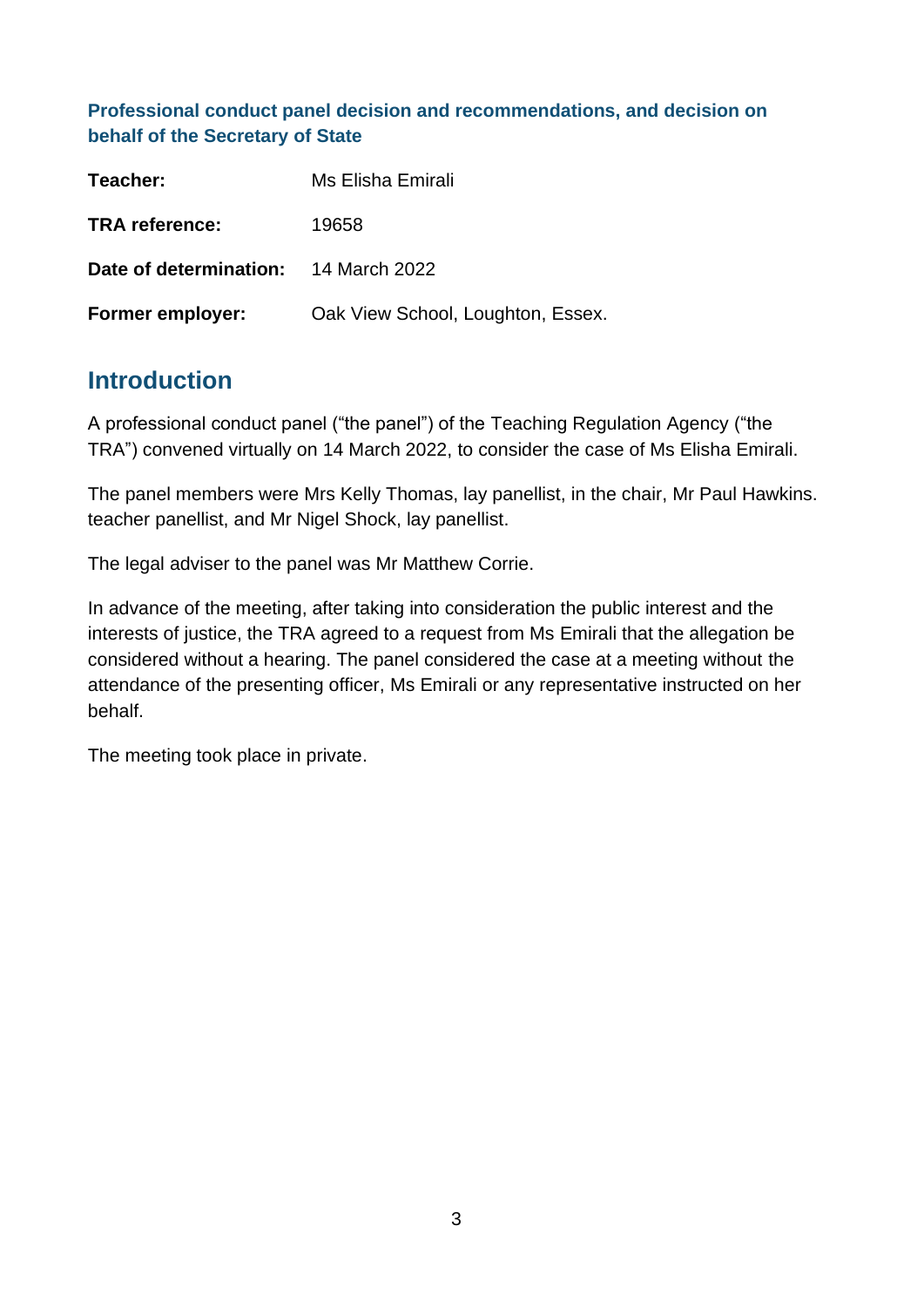# <span id="page-3-0"></span>**Allegations**

The panel considered the allegations set out in the notice of meeting dated 1 February 2022.

It was alleged that Ms Emirali was guilty of unacceptable professional conduct and/or conduct that may bring the profession into disrepute in that she:

- 1. On or around 30 September 2020:
	- a. removed all sensory integration resources / equipment from the sensory room;
	- b. placed Pupil A in the sensory break out room and left him unattended and unsupervised;
	- c. locked the door to the sensory break out room with Pupil A inside;
- 2. Did not adequately record behavior incidents for Pupil A and/or other pupils in the class in the weeks leading up to 30 September 2020.
- 3. On one or more occasions, used equipment including plastic drawers, to block Pupil A from leaving the sensory break out room
- 4. On one or more occasions, including on or around 30 September 2020, you placed Pupil A in the corner of the room and caused distress to Pupil A and other pupils by using equipment such as the room divider and small tables, to inappropriately separate pupils.
- 5. On one or more occasions, between September 2020 and October 2020, you used inappropriate behavior management strategies, including making pupils sit facing the wall.

Ms Emirali admitted the facts and that her conduct amounts to unacceptable professional conduct and conduct that may bring the profession into disrepute.

# <span id="page-3-1"></span>**Preliminary applications**

There were no preliminary applications.

# <span id="page-3-2"></span>**Summary of evidence**

## <span id="page-3-3"></span>**Documents**

In advance of the meeting, the panel received a bundle of documents which included:

Section 1: Chronology, anonymised pupil list and list of key people – pages 1 to 3

Section 2: Notice of referral, response and notice of meeting – pages 4 to 19

Section 3: Statement of agreed facts and presenting officer representations– pages 20 to 24

Section 4: Teaching Regulation Agency documents – pages 25 to 89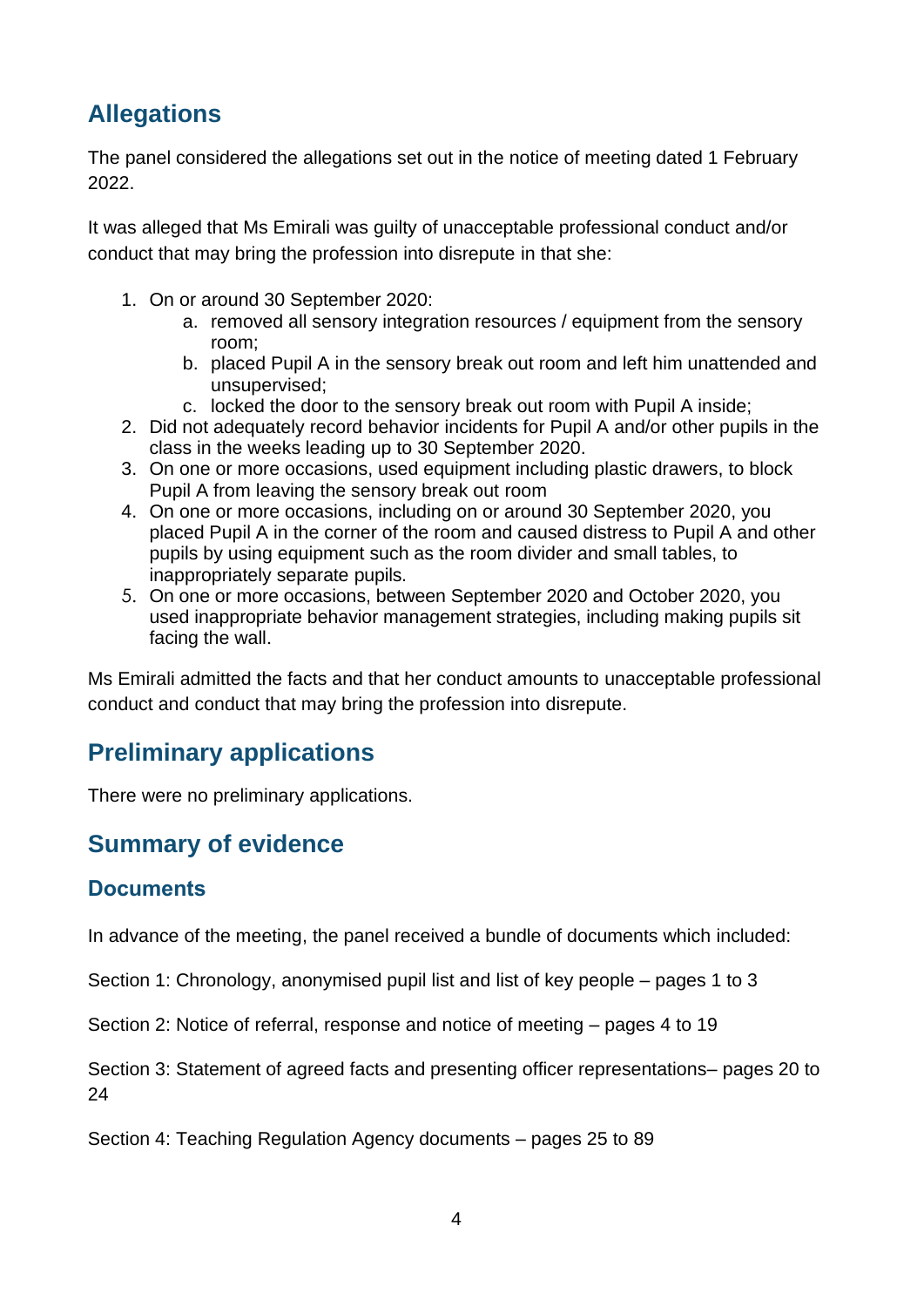Section 5: Teacher documents – pages 90 to 144

The panel members confirmed that they had read all of the documents within the bundle, in advance of the meeting.

## <span id="page-4-0"></span>**Statement of agreed facts**

The panel considered a statement of agreed facts which was signed by Ms Emirali on 3 December 2021. The teacher also submitted a mitigation statement of the same date which was also considered.

## <span id="page-4-1"></span>**Decision and reasons**

The panel announced its decision and reasons as follows:

The panel carefully considered the case and reached a decision.

In advance of the meeting, the TRA agreed to a request from Ms Emirali for the allegations to be considered without a hearing. The panel had the ability to direct that the case be considered at a hearing if required in the interests of justice or in the public interest. The panel took into account fairness to both the teacher and to the TRA but did not determine that such a direction was necessary or appropriate in this case.

The Oak View School in Loughton, Essex ("the School") is a school which caters for pupils with special educational needs and disability ("SEND") including those with severe or complex learning needs.

At the material time Ms Emirali was employed by the School as a class teacher and taught primary school aged children with severe and complex learning needs.

The conduct that forms the basis of the allegations arises from an incident involving Pupil A and Ms Emirali which took place on 30 September 2020 or came to light as a result of the investigation into the 30 September incident.

Pupil A was a [REDACTED], Ms Emirali was his class teacher.

On 30 September 2020 an incident took place in which Pupil A became distressed and physically aggressive. As a result, Ms Emirali removed all toys and equipment from a room known as the sensory room and then placed Pupil A in the room. Ms Emirali then locked the door and left Pupil A unattended in the room for a period of time.

It is this incident which forms the basis of allegation 1.

This matter was reported by a colleague and the School carried out an internal investigation. Over the course of the investigation a disciplinary investigation meeting took place between the teacher and the Head Teacher.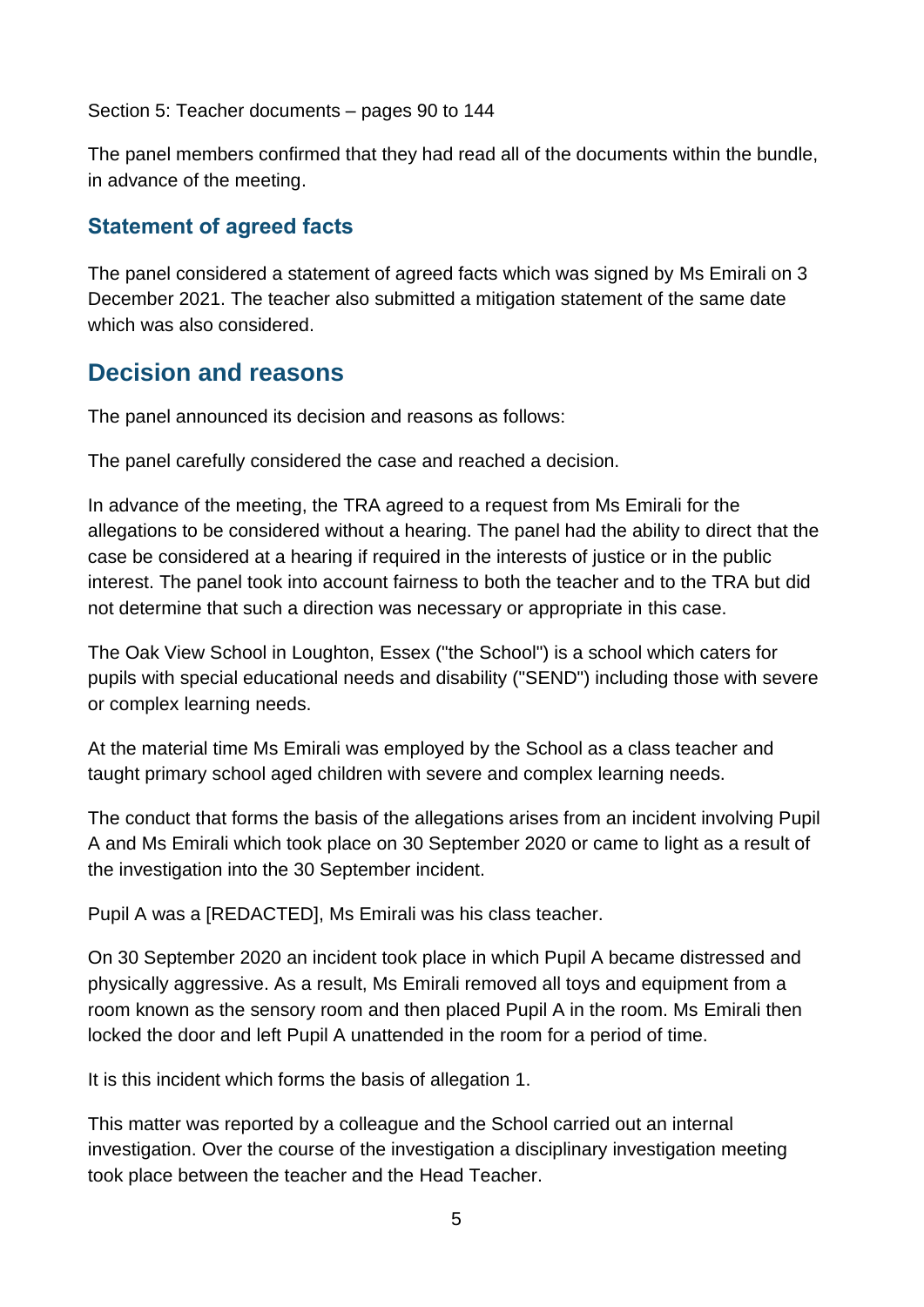Allegations 2 to 5 arise from what was stated by Ms Emirali during the disciplinary investigation meeting or in her responses to the TRA investigation:

- Ms Emirali asserted that there had been previous instances in which Pupil A and others had presented with behavioural challenges and that she had not recorded these as required. (Allegation 2)
- Ms Emirali also stated that there had been occasions in which she had used plastic drawers to hold the door to the sensory room door ajar. (Allegation 3)
- She further stated that she had previously used the room dividers and tables to separate pupils from one another and that pupils had been asked to sit at desks which faced the walls to the room. (Allegations 4 and 5)

### <span id="page-5-0"></span>**Findings of fact**

The findings of fact are as follows:

The panel found the following particulars of the allegations 1 a. b. and c and allegation 2 against you proved. Despite the apparent admissions made in the statement of agreed facts, the panel found allegations 3, 4 and 5 not proved.

- *1. On or around 30 September 2020:*
	- *a. removed all sensory integration resources / equipment from the sensory room;*
	- *b. placed Pupil A in the sensory break out room and left him unattended and unsupervised;*
	- *c. locked the door to the sensory break out room with Pupil A inside;*

The panel accepted the admission in relation to each particular of allegation 1 and found these matters proved. The admission was clear, unambiguous and unequivocal in that Ms Emirali accepted that she did what was alleged.

Moreover, the allegations were supported by other evidence in the material provided to the panel, namely the undated statement of [REDACTED] ("Colleague A") and the account provided by [REDACTED] ("Colleague B").

#### *2. Did not adequately record behaviour incidents for Pupil A and/or other pupils in the class in the weeks leading up to 30 September 2020.*

The panel found this allegation to be proved.

It noted that Ms Emirali admitted that she had not recorded behaviour incidents in relation to Pupil A and other pupils in the investigation interview, within the representations made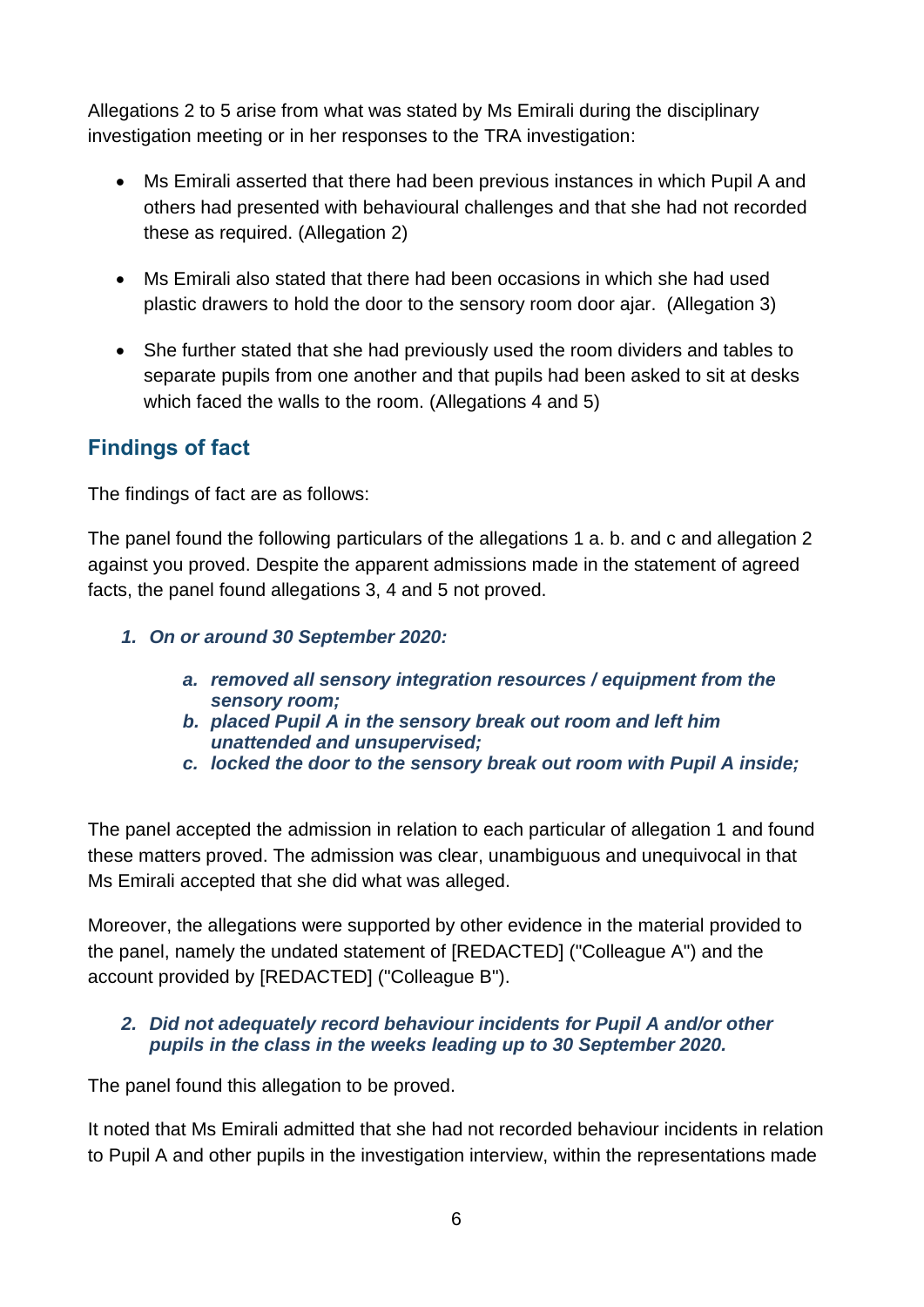at the investigation stage, within the statement of agreed facts and within the mitigation statement. The panel considered that the admissions were clear, unequivocal and unambiguous.

#### *3. On one or more occasions, used equipment including plastic drawers, to block Pupil A from leaving the sensory break out room*

Within the statement of agreed facts this allegation was admitted.

However, within Ms Emirali's response to allegations dated 4 May 2021 she sets out that Pupil A found the room to be a calm and safe space which he would choose to use throughout the day. She asserts that Pupil A required that the doors were closed or he would act aggressively. The door had no latch and so a set of lightweight shelves were used for this purpose.

By way of further explanation, in her mitigation statement at paragraphs 7 and 8 Ms Emirali sets out that:

"*I admit to using lightweight plastic drawers, after the main incident occurs, to block Pupil A from pinching and scratching at my legs through the gap in the door. Once the door was closed Pupil A continued to grab at my legs and was scratching and pinching my legs through the gap in the door. I moved the drawer to cover the gap and prevent Pupil A from causing injury to himself.*

*There have been a few times where the lightweight plastic drawers were used to hold the door ajar for Pupil A. When Pupil A chooses to use the room, he requests that the door is closed or pulled to/slightly ajar. The door itself does not stay shut, and naturally opens to a fully open door. This would unsettle Pupil A and trigger physical aggression from Pupil A. I have used the lightweight drawers to hold the door in position. The plastic drawers are extremely lightweight with Pupil A able to move the drawers and open the door as and when he needed to. My intention was to recreate the calm environment he requests to prevent Pupil A from experiencing sensory overload which triggers him to become physically aggressive. During these times Pupil A was able to leave the room freely, as and when he wanted. He would move the door which would automatically move the drawers…"*

There is no evidence in respect of the use of equipment, in particular plastic drawers, to block Pupil A in the sensory room other than that from Ms Emirali. Further, Ms Emirali's evidence is unchallenged by the TRA.

The panel accepted that Ms Emirali had admitted to the use of the plastic drawers to prevent Pupil A from pinching and scratching her legs on 30 September 2020 and previously to keep the door ajar. However, the panel found no evidence which supported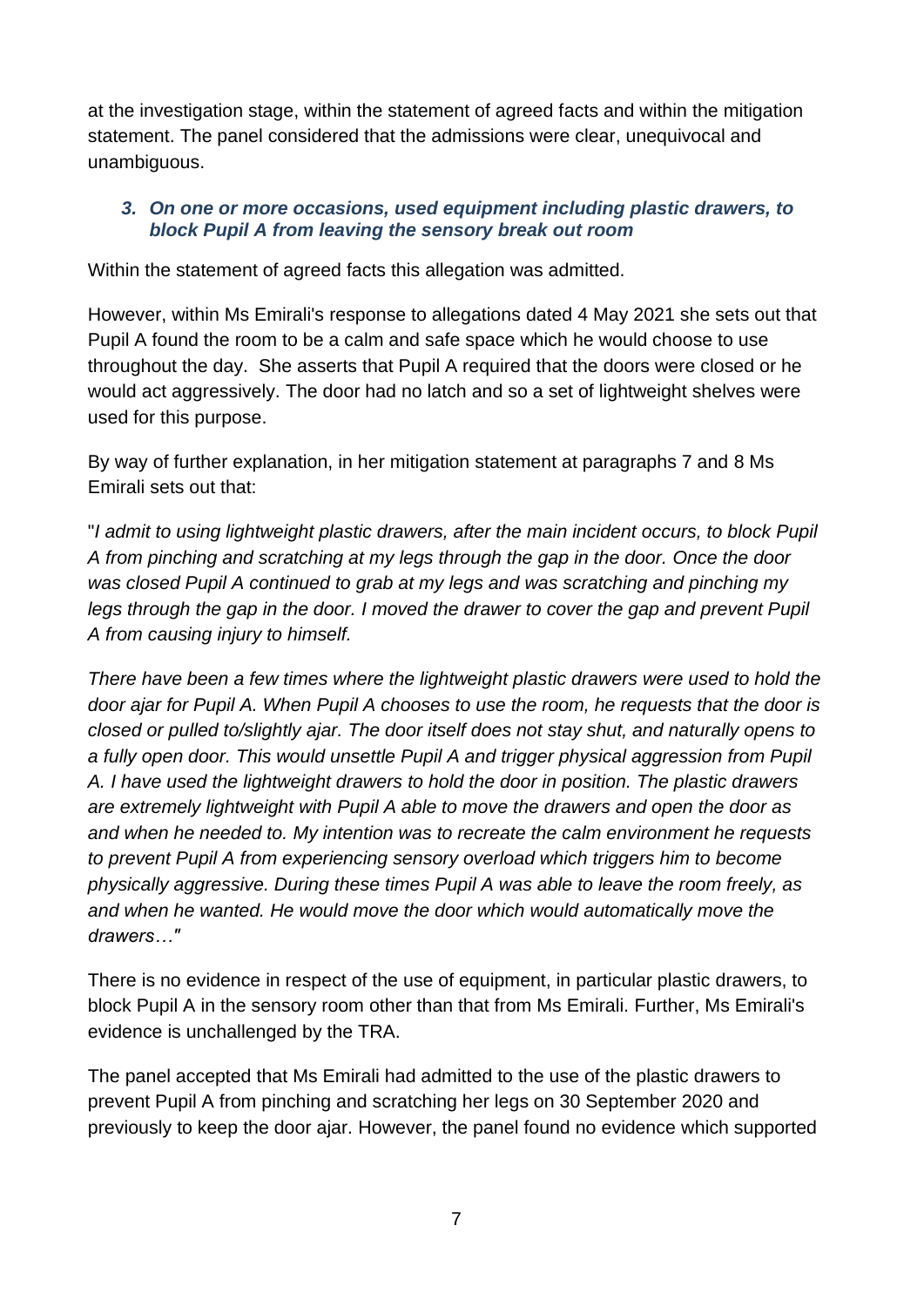the conclusion that Ms Emirali had sought to use the drawers (or other equipment) to block Pupil A from leaving the room.

Notwithstanding the admission, the panel, therefore, found this allegation unproven.

#### *4. On one or more occasions, including on or around 30 September 2020, you placed Pupil A in the corner of the room and caused distress to Pupil A and other pupils by using equipment such as the room divider and small tables, to inappropriately separate pupils.*

Within the statement of agreed facts this allegation was admitted.

Further, within Colleague B's account of 30 September 2020 she describes that Pupil A "*was put in the corner of the room which was separated by dividers. Pupil A then came out and then I believe he may have pinched again. He was then taken back into the corner by Elisha and this time a room divider, trays, small table was used to barricade him in."* [SIC]

However, within Ms Emirali's response to allegations dated 4 May 2021 she sets out that there is a sensory calm zone in the corner of the room and that this space can be used to direct pupils who are displaying aggressive behaviours.

Within her mitigation statement Ms Emirali at paragraph 10 explains that:

"*I admit to using a small lightweight plastic table, placed next to the divider, to block the walkway of the sensory calm zone on one occasion. I had guided Pupil A to the area a few times to support him in regulating, when he became physically aggressive and violent during a lesson and teaching sessions. Pupil A kept leaving the space and continued to pinch, bite and attack me whilst I was teaching. This was extremely painful and made it extremely difficult to teach the class. I placed a small lightweight table in front of the walkway, next to the divider, which outlines the calm zone, to deter Pupil A away from coming back out to come and hurt me and to allow me to continue to teach the class without being pinched, bitten or kicked. I deeply regret this decision. My intention was not to upset Pupil A but to prevent him from causing injury to myself, to allow me space to teach pupils safely and to ensure that Pupil A was able to regulate in a calm space."*

The panel received no specific evidence that the use of dividers and/or a plastic table caused distress to Pupil A or other Pupils. In any event, the panel has been provided with no evidence that the use of dividers and other equipment to separate pupils is inappropriate and was unable to make any conclusion as to whether such conduct was appropriate or not. Within the bundle there was a diagram which demonstrated that the room, ordinarily, was split into sections by use of dividers.

Despite it having been admitted, the allegation was, therefore found not proved.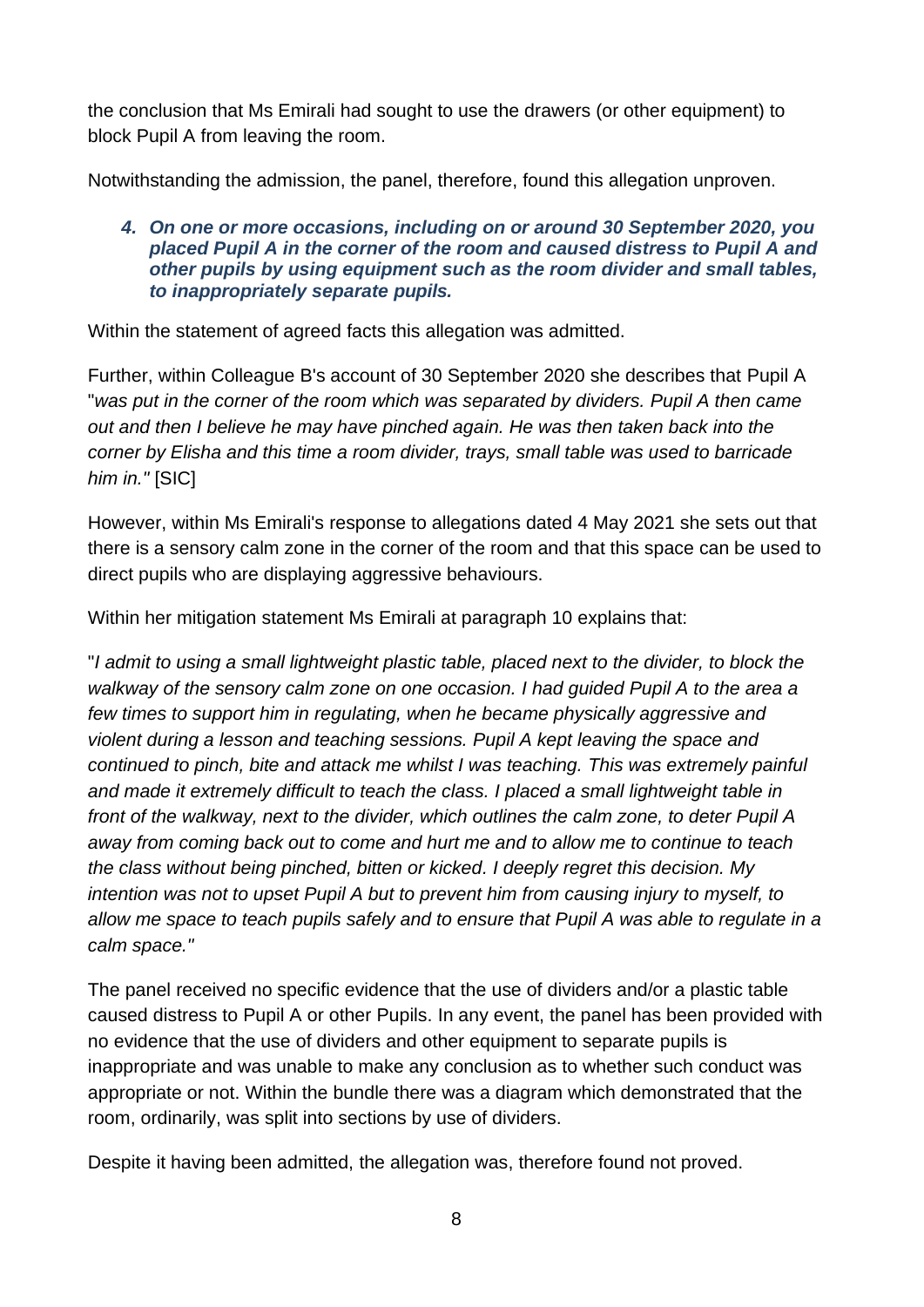#### *5. On one or more occasions, between September 2020 and October 2020, you used inappropriate behaviour management strategies, including making pupils sit facing the wall.*

Within the statement of agreed facts this allegation was admitted.

However, within Ms Emirali's response to allegations dated 4 May 2021 and her mitigation statement at paragraph 11 she admits that she had asked pupils to sit at a desk or work bay due to having hurt another pupil and asking pupils to face their desks. However, by reference to the plan of the room, she states that some of the desks face the wall. Ms Emirali denies having asked pupils to face the wall as a punishment or behaviour strategy.

The panel interpreted Ms Emirali's account as being to the effect that she accepted that pupils had been asked to sit at desks and that their desks faced the wall but that this was incidental and not as a punishment.

The panel noted Ms Emirali's account was unchallenged and there was no contradictory evidence in the material provided to the panel. The panel was unable to identify any evidence in the bundle which supported that asking pupils to sit at their desk was an inappropriate behaviour management strategy.

Notwithstanding the admission, the panel, therefore, found the allegation not proved.

### **Findings as to unacceptable professional conduct and/or conduct that may bring the profession into disrepute**

Having found a number of the allegations proved, the panel went on to consider whether the facts of those proved allegations amounted to unacceptable professional conduct and/or conduct that may bring the profession into disrepute.

In doing so, the panel had regard to the document Teacher Misconduct: The Prohibition of Teachers (February 2022), which is referred to as "the Advice".

The panel was satisfied that the conduct of Ms Emirali in relation to the facts found proved at allegations 1 a, b and c, involved breaches of the Teachers' Standards. The panel considered that, by reference to Part 2, Ms Emirali was in breach of the following standards:

- Teachers uphold public trust in the profession and maintain high standards of ethics and behaviour, within and outside school, by
	- $\circ$  treating pupils with dignity, building relationships rooted in mutual respect, and at all times observing proper boundaries appropriate to a teacher's professional position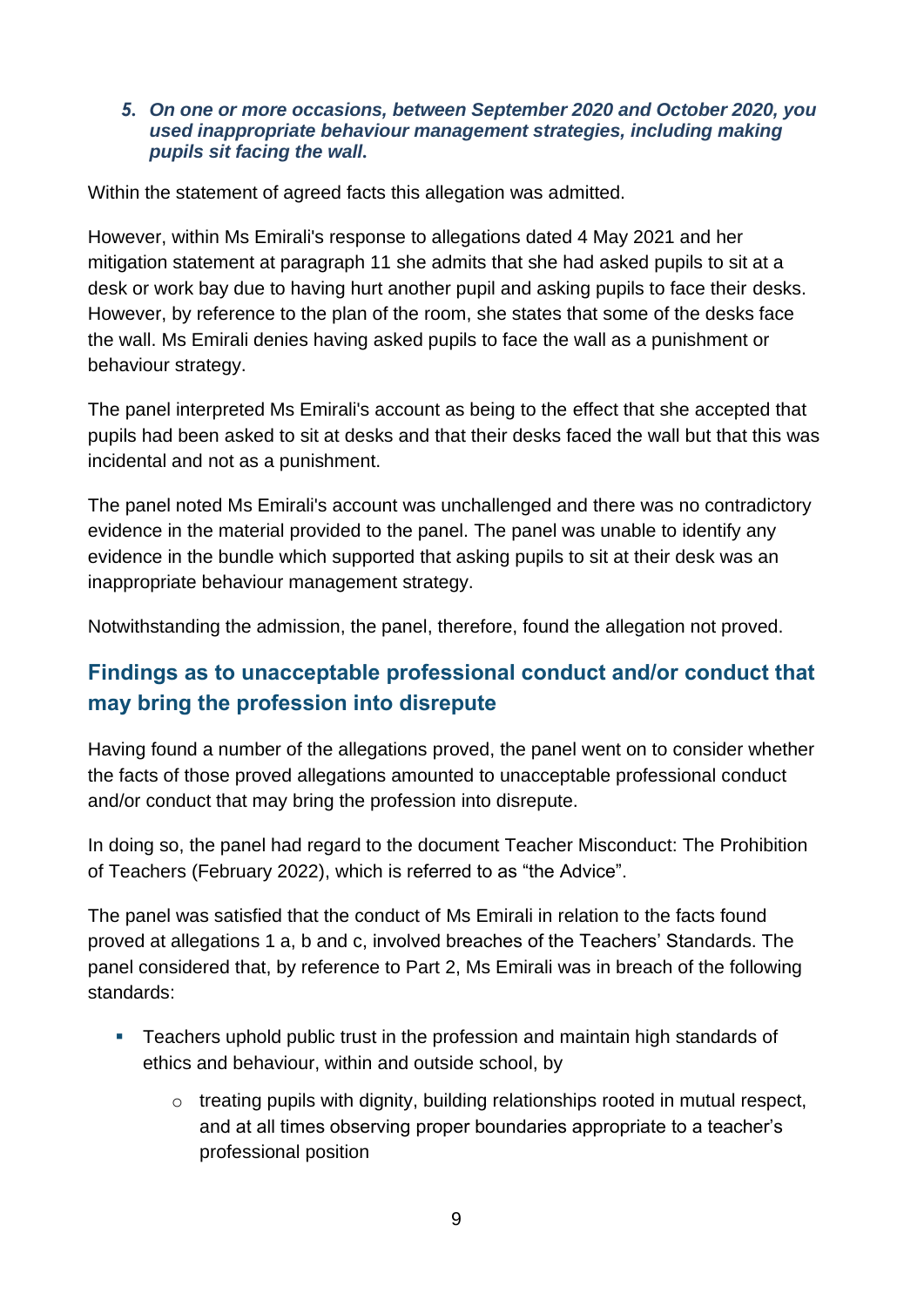o having regard for the need to safeguard pupils' well-being, in accordance with statutory provisions

The panel considered that there were a number of factors which mitigated the gravity of Ms Emirali's conduct towards Pupil A on 30 September 2020. These were: the extremely challenging behaviour that was being exhibited by Pupil A which included physical violence to Ms Emirali such as biting and pinching; apparent staff shortages and difficult teaching conditions caused by the pandemic and hybrid teaching requirements.

However, in removing all equipment from the sensory room, placing Pupil A in the room, positioning equipment in a way which meant there was no line of sight, locking the door and leaving Pupil A unattended, in the panel's view, Ms Emirali committed a serious failure in her care for Pupil A.

In relation to allegation 1 a. b. and c. the panel was satisfied that the conduct of Ms Emirali fell significantly short of the standards expected of the profession.

However, in regard to allegation 2, which was essentially a record keeping failure, whilst not acceptable, the panel did not consider that this omission met the threshold to amount to unacceptable professional conduct or conduct that may bring the profession into disrepute. In reaching this decision the panel took into account that the teacher had not been previously warned about poor record keeping in relation to pupil behaviours. Moreover, the conduct occurred during what was a very busy and challenging period at the School, in the context of staff shortages and Pupil A presenting with problematic and violent behaviour.

The panel did not consider that Ms Emirali's conduct displayed any of the behaviours associated with the offences listed at pages 12 and 13 of the Advice.

Accordingly, the panel was satisfied that Ms Emirali was guilty of unacceptable professional conduct in relation to the facts proved at allegation 1 a. b. and c.

The panel took into account the way the teaching profession is viewed by others and considered the influence that teachers may have on pupils, parents and others in the community. The panel also took account of the uniquely influential role that teachers can hold in pupils' lives and the fact that pupils must be able to view teachers as role models in the way they behave.

The findings of misconduct were serious and related to a [REDACTED] and the conduct displayed would be likely to have a negative impact on the individual's status as a teacher, potentially damaging the public perception.

The panel therefore found that Ms Emirali's actions constituted conduct that may bring the profession into disrepute.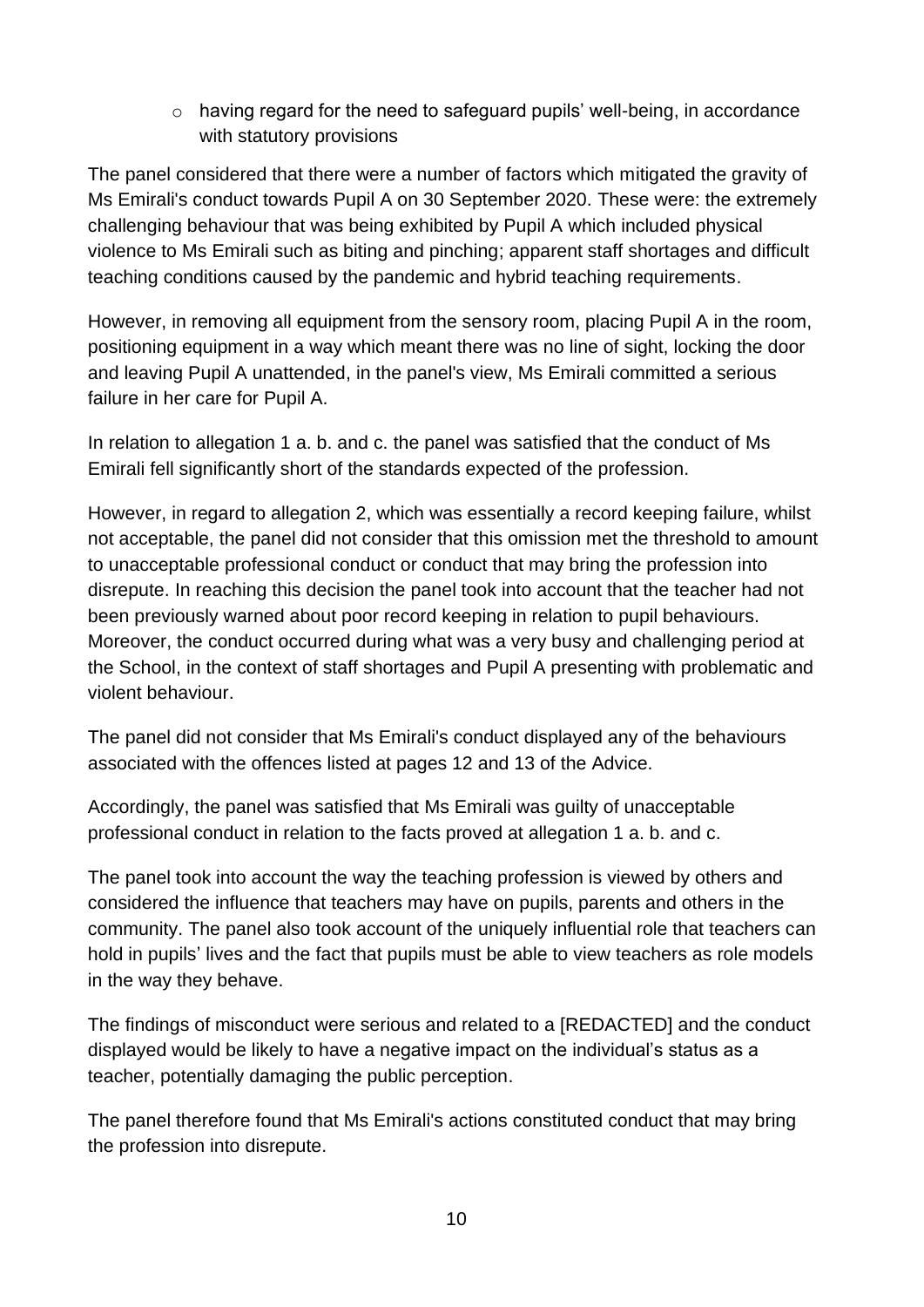## <span id="page-10-0"></span>**Panel's recommendation to the Secretary of State**

Given the panel's findings in respect of unacceptable professional conduct and conduct that may bring the profession into disrepute it was necessary for the panel to go on to consider whether it would be appropriate to recommend the imposition of a prohibition order by the Secretary of State.

In considering whether to recommend to the Secretary of State that a prohibition order should be made, the panel had to consider whether it would be an appropriate and proportionate measure, and whether it would be in the public interest to do so. Prohibition orders should not be given in order to be punitive, or to show that blame has been apportioned, although they are likely to have punitive effect.

The panel had regard to the particular public interest considerations set out in the Advice and, having done so, found a number of them to be relevant in this case, namely: the protection of pupils and other members of the public, the maintenance of public confidence in the profession and the declaring and upholding proper standards of conduct. In this case the panel also took into account the public interest in retaining teachers in the profession, especially in areas such as SEND because of staff shortages and the particular public interest of work carried out in this sector.

In the light of the panel's findings against Ms Emirali, there was a strong public interest consideration in the protection of pupils. Similarly, the panel considered that public confidence in the profession could be seriously weakened if conduct such as that found against Ms Emirali were not treated with the utmost seriousness when regulating the conduct of the profession.

The panel decided that a strong public interest consideration in declaring proper standards of conduct in the profession was also present as the conduct found against Ms Emirali was outside that which could reasonably be tolerated.

The panel took into account that Ms Emirali had no previous findings by her regulator and has submitted evidence in support of her abilities as a teacher in the form of cards, Newly Qualified Teacher assessment form and testimonial emails. The panel concluded that there is a strong public interest in retaining able teachers within the SEND sector and that Ms Emirali is able, in the future, to make a valuable contribution to the profession.

Notwithstanding the clear public interest considerations that were present, the panel considered carefully whether or not it would be proportionate to impose a prohibition order, taking into account the effect that this would have on Ms Emirali.

In carrying out the balancing exercise, the panel had regard to the public interest considerations both in favour of, and against, prohibition as well as the interests of Ms Emirali. The panel took further account of the Advice, which suggests that a prohibition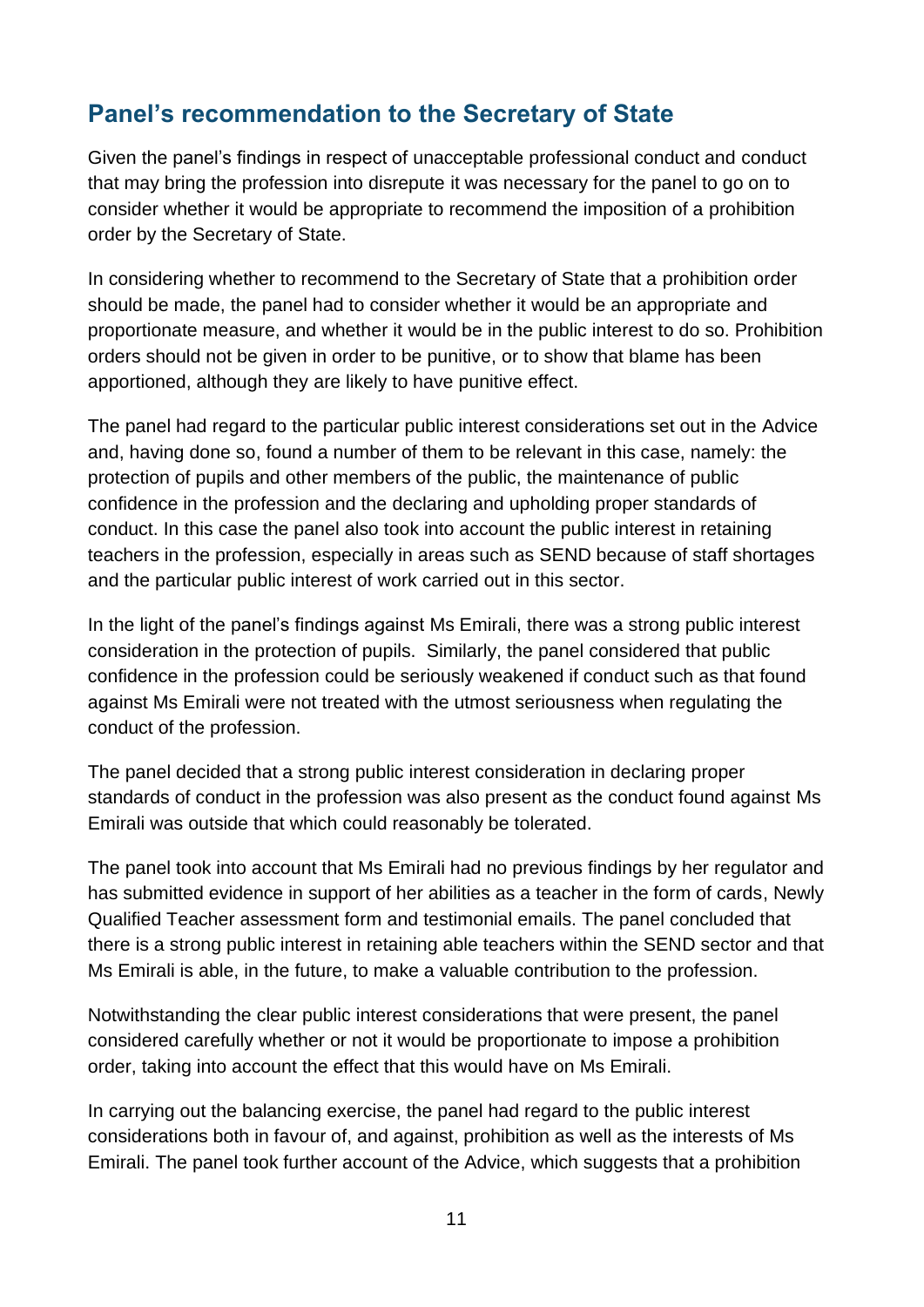order may be appropriate if certain behaviours of a teacher have been proved. In the list of such behaviours, those that are relevant in this case are:

- serious departure from the personal and professional conduct elements of the Teachers' Standards;
- violation of the rights of pupils

Even though some of the behaviour found proved in this case indicated that a prohibition order would be appropriate, the panel went on to consider the mitigating factors. Mitigating factors may indicate that a prohibition order would not be appropriate or proportionate.

The panel considered that the following mitigating factors applied:

- Pupil A behaviour was extremely challenging in that he was violent towards Ms Emirali including biting, pinching, kicking and head butts;
- Due to Covid-19, teaching conditions were extremely challenging around this time;
- Ms Emirali stated that the she and her colleagues were stressed and anxious due to the threat of redundancy
- Further, the School was short staffed which exacerbated an already difficult situation;
- Ms Emirali has no previous findings before her regulator and this conduct took place over a short period of time and so can be described as generally out of character;
- Ms Emirali had some personal issues in her life which may have impacted on her judgment at the time. [REDACTED]

The panel also noted that Ms Emirali had been open and honest about her conduct from the outset of the internal investigation and throughout the TRA proceedings. She had made full admissions and indicated not only remorse but insight into her conduct and had given written evidence about how she would act differently in the future. The panel was impressed with her evidence and accepted her remorse and insight as genuine. The panel considered that a repetition of similar conduct to be highly unlikely.

Taking into account the particular mitigating circumstances of this case, combined with the teacher's insight and the public interest in her being allowed to continue working as a SEND teacher, the panel was of the view that, applying the standard of the ordinary intelligent citizen, recommending no prohibition order was a proportionate and appropriate response.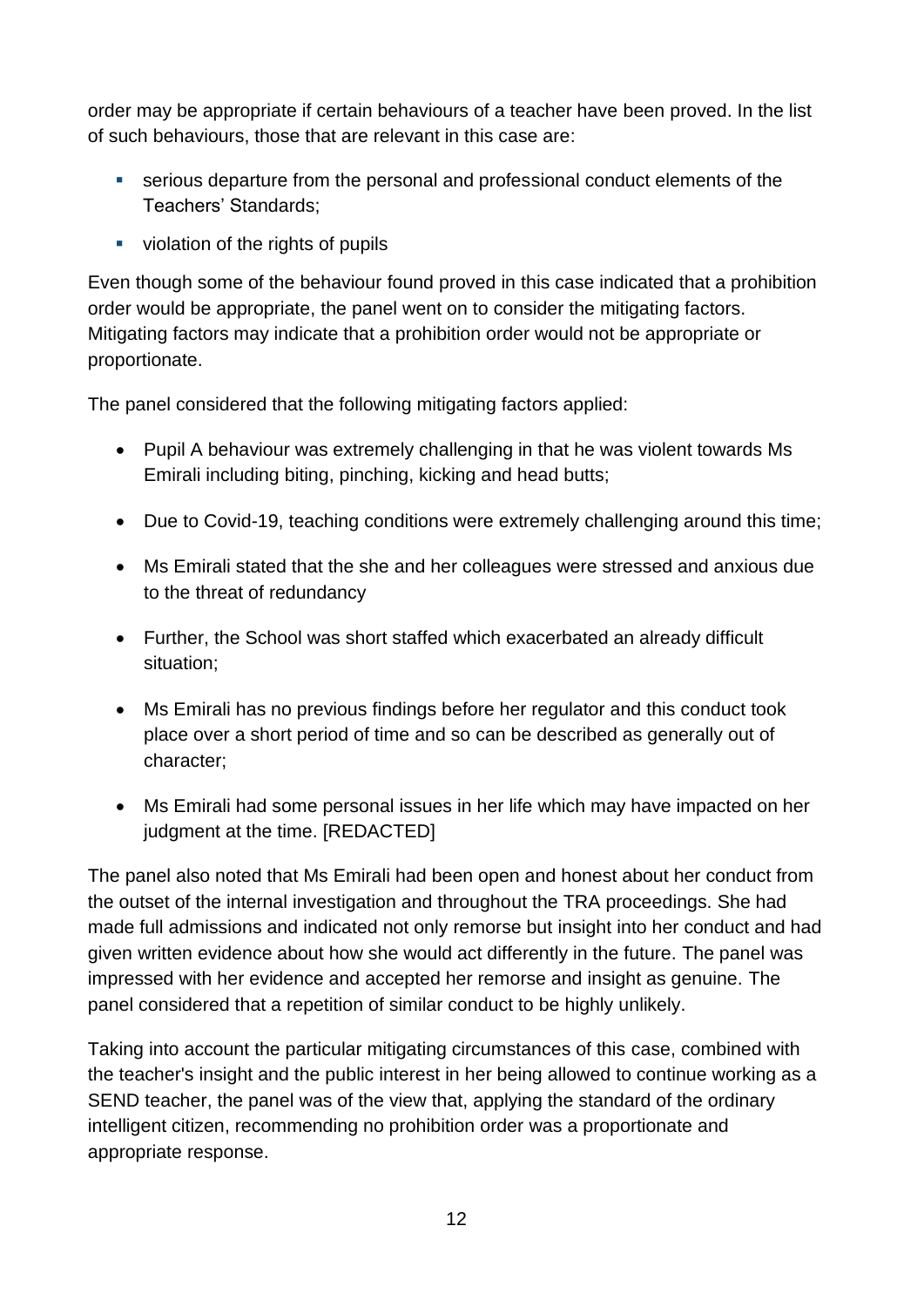The panel considered that the publication of the adverse findings it made would be sufficient to send an appropriate message to the teacher as to the standards of behaviour that were not acceptable and that the publication would meet the public interest requirement of declaring proper standards of the profession.

## <span id="page-12-0"></span>**Decision and reasons on behalf of the Secretary of State**

I have given very careful consideration to this case and to the recommendation of the panel in respect of sanction.

In considering this case, I have also given very careful attention to the Advice that the Secretary of State has published concerning the prohibition of teachers.

In this case, the panel has found some of the allegations proven and found that those proven facts amount to unacceptable professional conduct and conduct that may bring the profession into disrepute. In this case, the panel has found some of the allegations not proven (specifically allegations 3, 4 and 5). I have therefore put those matters entirely from my mind.

The panel has recommended that the findings of unacceptable professional conduct and/or conduct likely to bring the profession into disrepute, or a relevant conviction should be published and that such an action is proportionate and in the public interest.

In particular, the panel has found that Ms Emirali is in breach of the following standards:

- Teachers uphold public trust in the profession and maintain high standards of ethics and behaviour, within and outside school, by
	- o treating pupils with dignity, building relationships rooted in mutual respect, and at all times observing proper boundaries appropriate to a teacher's professional position
	- o having regard for the need to safeguard pupils' well-being, in accordance with statutory provisions

The panel finds that the conduct of Ms Emirali fell significantly short of the standards expected of the profession.

I have to determine whether the imposition of a prohibition order is proportionate and in the public interest. In considering that for this case, I have considered the overall aim of a prohibition order which is to protect pupils and to maintain public confidence in the profession. I have considered the extent to which a prohibition order in this case would achieve that aim taking into account the impact that it will have on the individual teacher.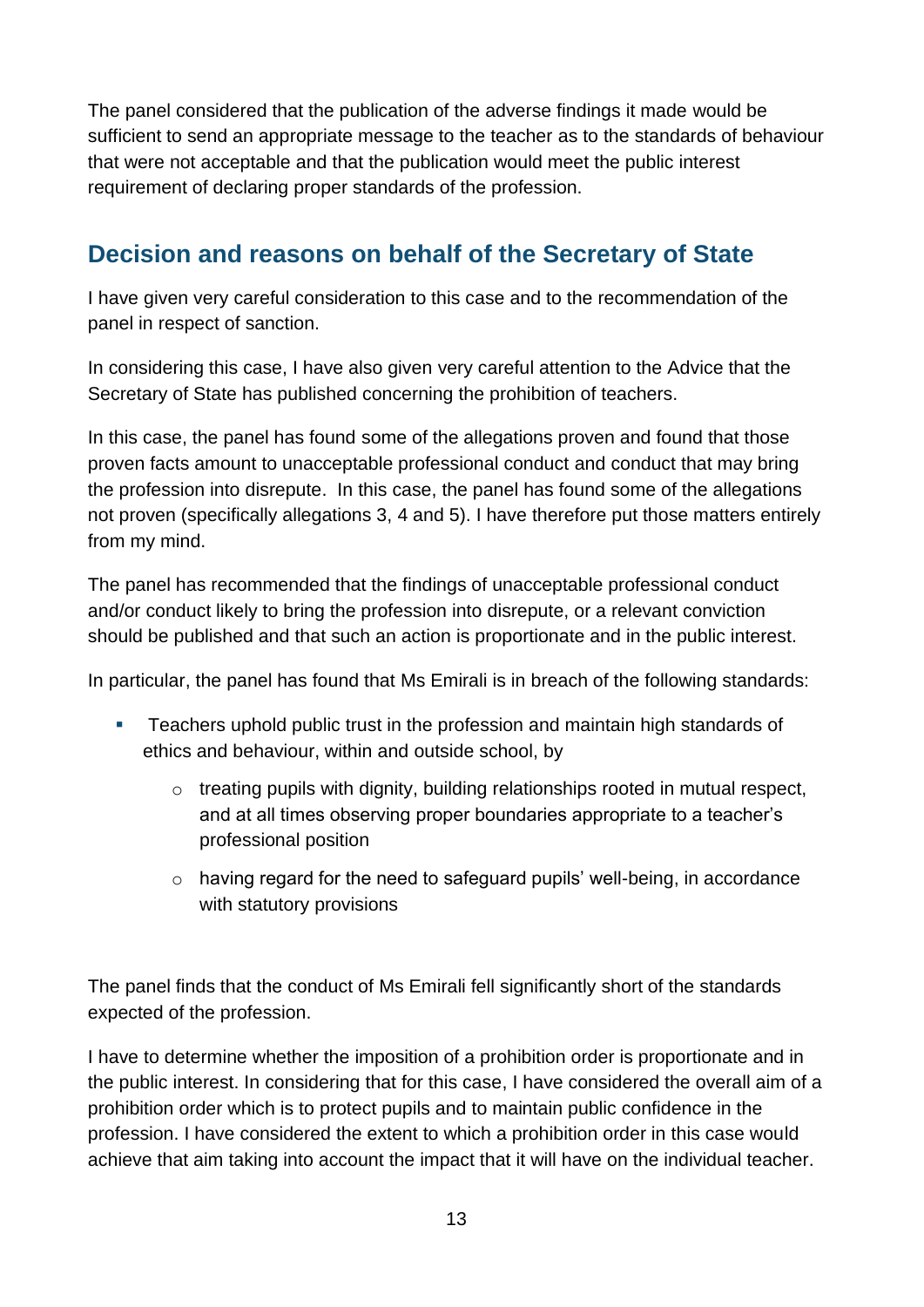I have also asked myself, whether a less intrusive measure, such as the published finding of unacceptable professional conduct and conduct that may bring the profession into disrepute, would itself be sufficient to achieve the overall aim. I have to consider whether the consequences of such a publication are themselves sufficient. I have considered therefore whether or not prohibiting Ms Emirali, and the impact that will have on the teacher, is proportionate and in the public interest.

In this case, I have considered the extent to which a prohibition order would protect children and or safeguard pupils. The panel has observed, "in removing all equipment from the sensory room, placing Pupil A in the room, positioning equipment in a way which meant there was no line of sight, locking the door and leaving Pupil A unattended, in the panel's view, Ms Emirali committed a serious failure in her care for Pupil A." A prohibition order would therefore prevent such a risk from being present in the future.

I have also taken into account the panel's comments on insight and remorse, which the panel sets out as follows, "She had made full admissions and indicated not only remorse but insight into her conduct and had given written evidence about how she would act differently in the future. The panel was impressed with her evidence and accepted her remorse and insight as genuine. The panel considered that a repetition of similar conduct to be highly unlikely." I have therefore given this element considerable weight in reaching my decision.

I have gone on to consider the extent to which a prohibition order would maintain public confidence in the profession. The panel observe, "the conduct displayed would be likely to have a negative impact on the individual's status as a teacher, potentially damaging the public perception."

I have had to consider that the public has a high expectation of professional standards of all teachers and that the public might regard a failure to impose a prohibition order as a failure to uphold those high standards. In weighing these considerations, I have had to consider the matter from the point of view of an "ordinary intelligent and well-informed citizen."

I have considered whether the publication of a finding of unacceptable professional conduct, in the absence of a prohibition order, can itself be regarded by such a person as being a proportionate response to the misconduct that has been found proven in this case.

I have also considered the impact of a prohibition order on Ms Emirali herself. The panel comment, "Taking into account the particular mitigating circumstances of this case, combined with the teacher's insight and the public interest in her being allowed to continue working as a SEND teacher…."